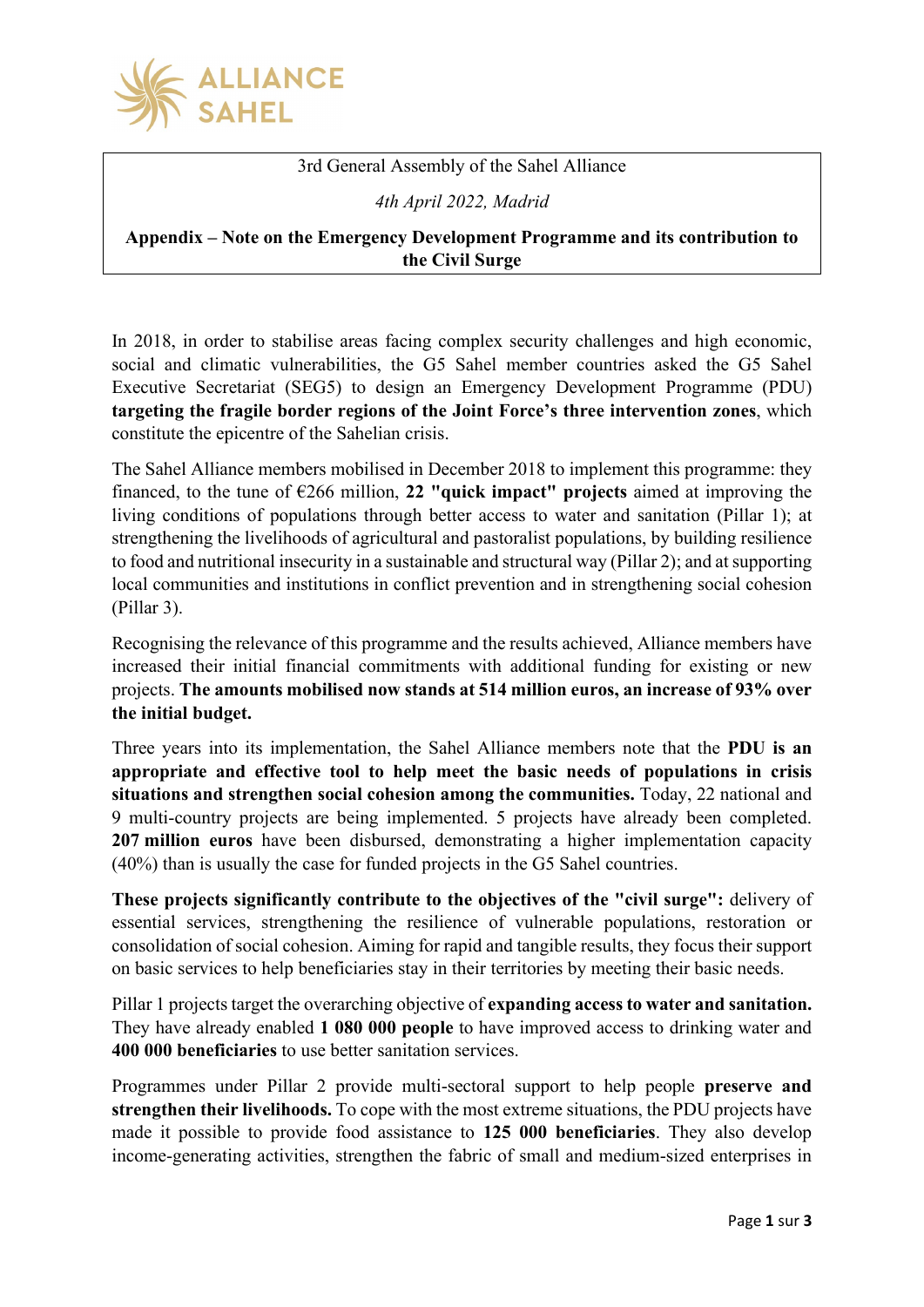

the territories and rehabilitate agricultural land and pastoral activities. They have thus enabled **194 000 people** to maintain and develop their livelihoods and incomes in their local areas.

The actions undertaken under Pillar 3 aim to **strengthen or even rebuild trust between the various communities but also amongst civil populations, the authorities and public institutions**. They create spaces for dialogue, conflict management committees, communication and awareness-raising tools (community radio, peace caravans) and place young people and women at the heart of the mediation and conflict prevention processes. The PDU has thus supported the creation of **1 572 structures** contributing to conflict prevention and social cohesion and has made it possible to raise awareness among **414 000 people** in the five Sahelian countries.

In the implementation of the PDU, **particular attention is paid to support to local authorities and devolved state services**, to enable them to better fulfil their role as service providers for the benefit of the populations and contribute to their revaluation in the eyes of the beneficiaries. PDU projects thus contribute to the functioning and capacity building of the municipalities, to the project management of local authorities and to the development of strategies for the mobilisation of municipal resources. They support local authorities in improving their accountability towards their constituents and in promoting inclusive and participatory governance.

Several PDU projects have been co-financed or parallel-financed by members of the Sahel Alliance, in a partnership approach that **reflects the strengthened operational coordination between donors and illustrates the benefits** (the reconstruction and economic recovery projects in Konna, Mali, and the projects of support for social safety nets in Mauritania are emblematic examples). Three of them are part of a **regional approach, at the G5 Sahel level, in order to address common challenges while also contributing to the strengthening of sub-regional integration**.

Lastly, a **" multi-stakeholder " implementation** (States, local authorities, NGOs, etc.) has been prioritised in order to best adapt to the intervention contexts of particularly fragile areas. **This implementation was characterised by a high degree of flexibility**, with adjustments (in content or geographical targeting) undertaken to reflect the difficulties encountered or the evolution of intervention situations, as well as streamlined procedures and operating methods.

## **In light of these observations, the Sahel Alliance members:**

- Welcome the Sahel Alliance's increased involvement in the implementation of the G5 Sahel Emergency Development Programme, the results of which contribute significantly to the objectives of the civil surge. This demonstrates the continuity of the members' support to the Sahelian populations despite the deterioration of the intervention contexts.
- Recommend that an evaluation and capitalisation study be conducted on the implementation of the PDU, to disseminate the lessons and good practices that can be drawn from it in terms of anchoring development actions and intervention modalities in the most fragile Sahelian areas.